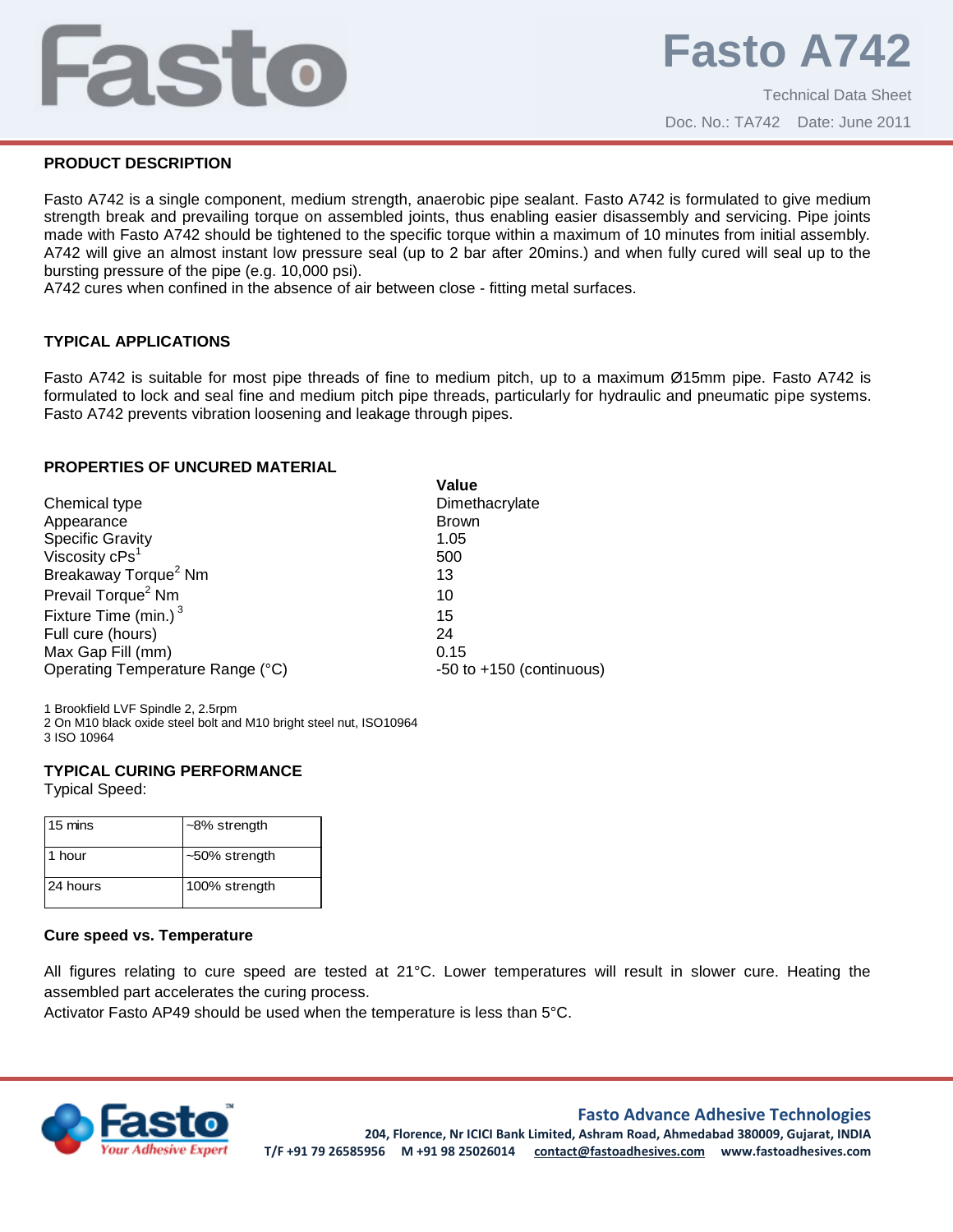# Fasto

## **Cure speed vs. bond gap**

The size of the bond gap greatly affects the speed of cure of anaerobic adhesives. Bond gap varies with thread type and size of the fastener. The larger the gap between surfaces, the slower the cure speed. Maximum recommended gap for Fasto A742 is 0.15mm.

## **Cure speed vs. Substrate**

Cure speed and strength vary according to the substrates. When used on mild steel components, Fasto A742 will reach full strength more rapidly than on more inert materials such as stainless steel and aluminium. Anaerobic Adhesives only cure in the absence of air with metal part activation. Fasto AP49 activator may be used to accelerate cure speed.

### **Cure speed vs. activator**

Where speed of cure is too slow or the bond gap is very large, Fasto AP69 Anaerobic Activator may be used to accelerate cure speed. The use of an accelerator may reduce bond strength by up to 30%. Fasto recommends testing on the parts to measure the effect.

# **TYPICAL ENVIRONMENTAL RESISTANCE**

# **Hot strength**

Fasto A742 is suitable for use at temperatures up to 150°C. At 130°C the bond strength will be ~30% of the strength of at 21°C.

### **Heat ageing**

A742 retains over ~85% full strength when heated to 100°C for 90 days then cooled and tested at 21°C.

### **Chemical / Solvent Resistance**

Fasto A742 exhibit excellent chemical resistance to most oils and solvents including motor oil, leaded petrol, brake fluid, acetone, ethanol, propanol and water. Anaerobic adhesives and sealants are not recommended for use in pure oxygen and chlorine lines.

# **DIRECTIONS FOR USE**

Ensure parts are clean and dry and free from grease or oil. Apply adhesive to all the engaged area. Assemble parts and allow curing. Wipe excess adhesive from outside of joint. Product is normally hand applied from the bottle.

Dispensing systems are available for high volume assembly applications. Please contact your Fasto representative for further advice on dispensing solutions.



**Fasto Advance Adhesive Technologies**

**204, Florence, Nr ICICI Bank Limited, Ashram Road, Ahmedabad 380009, Gujarat, INDIA T/F +91 79 26585956 M +91 98 25026014 contact@fastoadhesives.com www.fastoadhesives.com**